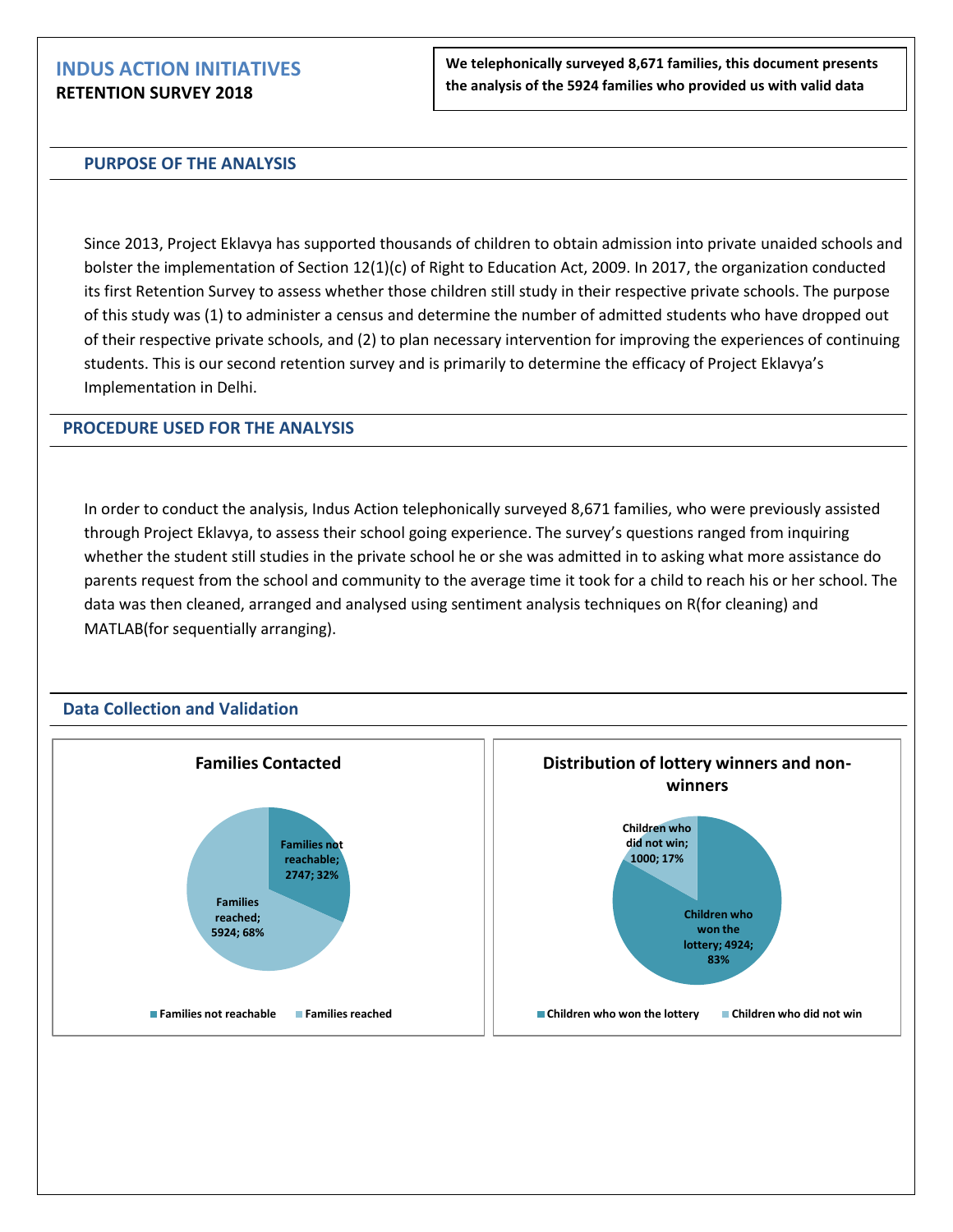**We telephonically surveyed 8,671 families, this document presents the analysis of the 5924 families who provided us with valid data**

## **Children who declined admission or dropped out**

Out of the 5924 families reached out and subsequently 4924 children who won the lottery, 4105 children (1558 from DG and 2019 from EWS category and the rest unspecified) stayed in the same school in which they obtained admission through EWS quota and 819 children did not study in the same school.

Out of the above classified **819 children<sup>1</sup>** , **587(256 from DG and 242 from EWS category)** children **never** took **admission** to the allotted school. The reasons for the same are mentioned below:



Out of the **819 children who did not study in the same** school as they were admitted, **128 children dropped out**  after joining. The **retention** was at **83%, 2.5% dropped out** , **11.5% changed schools** and **3% were lottery dropouts**



**1.. Data of drop-out or school change for 104 children was not available**

**2. Out of the 587 children who did not go to school, valid reasons were only collected for 481 children.**

**3. 21 children had not specified their entry and(or) exit level classes**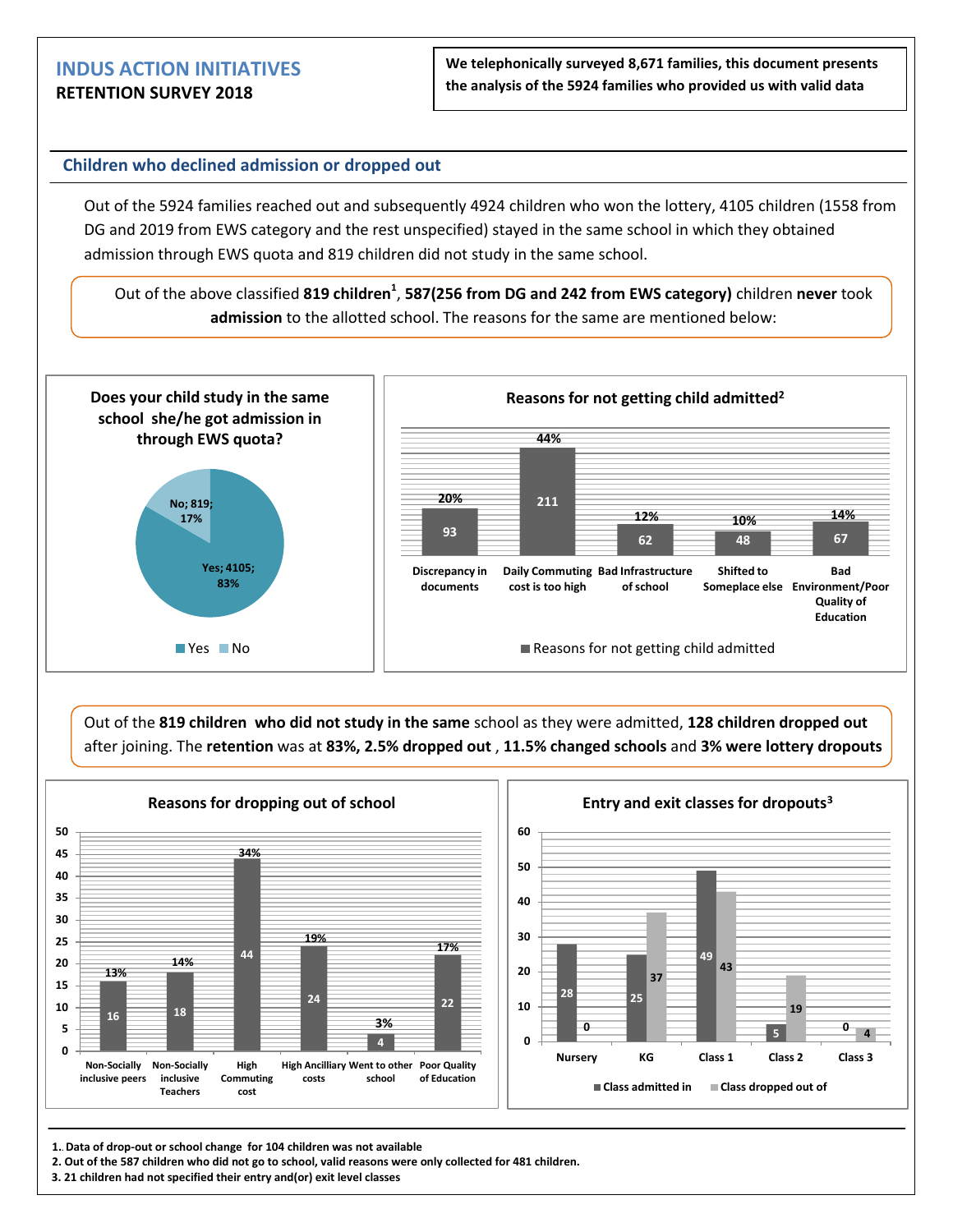## **Students Continuing School (Retention)**

#### **Academic Credibility**



## **School Rating**

Out of the **4105 children** who were **studying** in the **same school** as they got admission into, **3268 liked** the **quality of education** at the school **and 231 were unsatisfied**. (**606** children did **not** submit **valid data**).

#### **Reasons for low score ranges for Satisfied parents:**

| Range    | <b>Parents</b> | No Free Books &<br><b>Uniforms</b> | <b>High Ancillary</b><br><b>Charges</b> |
|----------|----------------|------------------------------------|-----------------------------------------|
| $1 - 20$ | 44             | 32                                 | 12                                      |
| 21-40    | 36             | 29                                 |                                         |
| 41-60    | 311            | 211                                | 100                                     |

- Out of the **3268** parents **happy** about their child's school, **57%** of the children started **going** to school in **2017**, **30%** in **2016** and **13 % earlier than 2015**
- **75%** of the people whose schools score range was in **61-100** joined in **2016**
- **40%** of the **parents** gave a **score** of **more** than **61** despite being **charged** for Books and Uniform



Amongst the adjacent parameters, parents **appreciated** the fact that their **child** was able to **explain the things learnt at school** and **all homework was followed up by the teachers to ensure that it was done**.

All **other factors** only played a **marginal role** in the parent's belief of **what good education entails**, which is **alarming** in terms of **parent awareness**.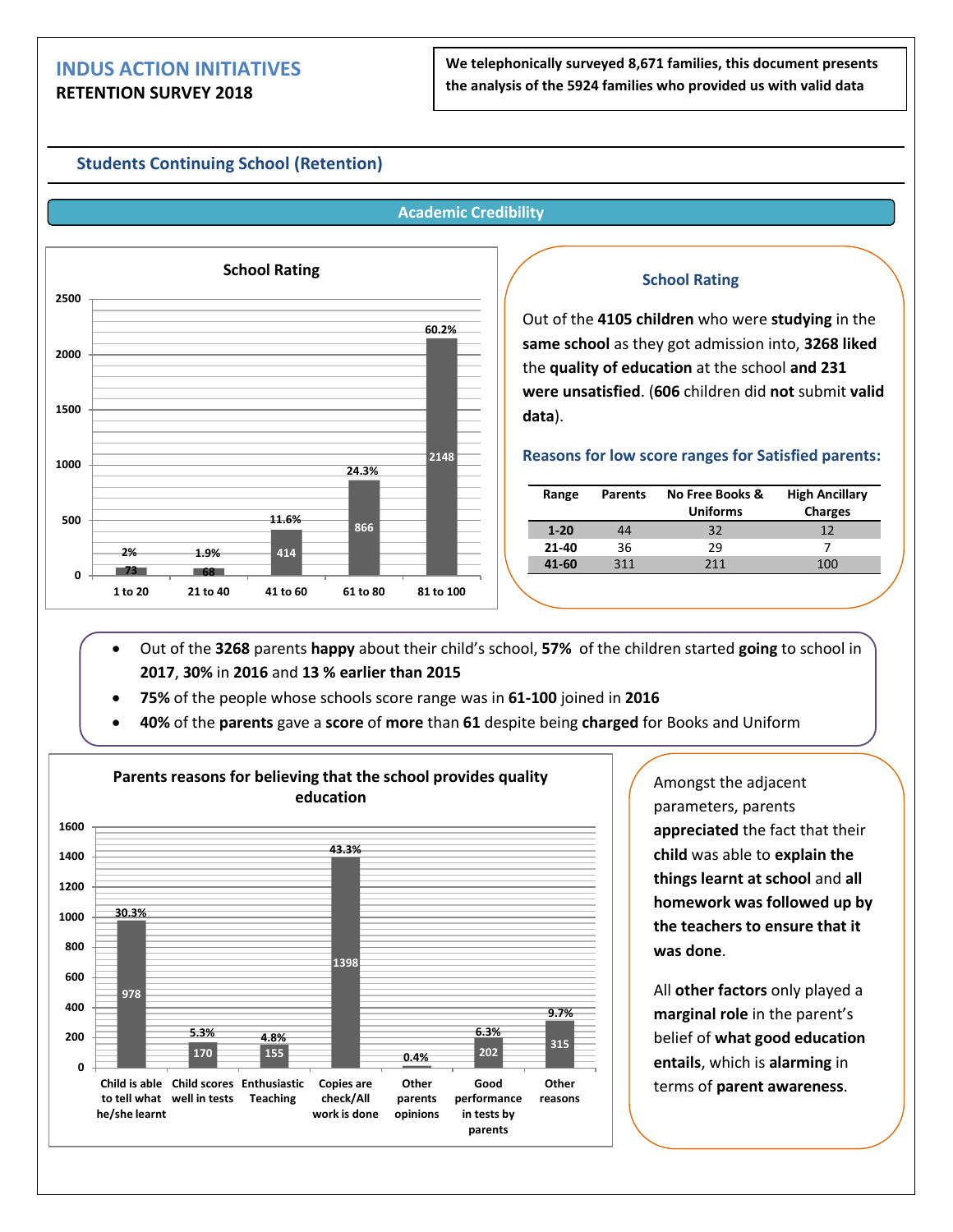**We telephonically surveyed 8,671 families, this document presents the analysis of the 5924 families who provided us with valid data**

#### **Socio-Emotional Conduciveness**



**3303, 96% 141, 4% Teachers Attitude towards child Good Bad**

Almost all parents were satisfied with how the teachers behaved with their child at school but had these other issues:

Teachers pay less attention

 Other reasons like sibling studying in a different school

More than **50% of the parents** whose **children did not drop** said that there **was no form of physical punishment** to the child at school

There were **only 3292 parents** who submitted **valid reasons** for liking their teachers out of the 4105 who retained their child in the same school

#### **Parent Engagement**



These figures are out of the **4105 parents** whose children were studying in the same school

Out of these **1429 parents** said that **both the PTM** and **informational** aspect of the school were good

**927 parents** said **all three** aspects of the school **were good**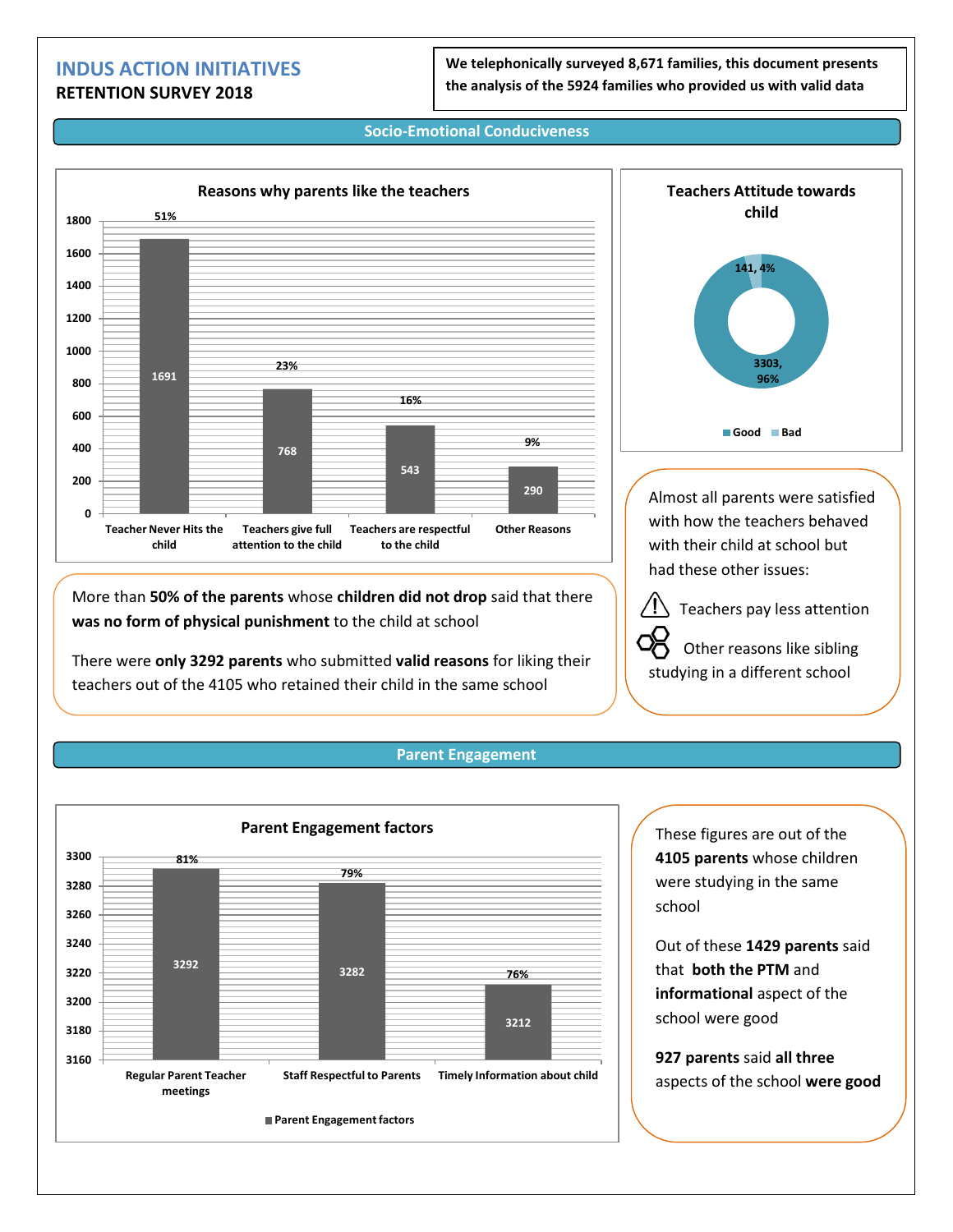**We telephonically surveyed 8,671 families, this document presents the analysis of the 5924 families who provided us with valid data**

#### **Other qualitative factors**



Almost **half** of all the **parents** whose children were **retained** liked **all 3** of

the **above** mentioned **parameters** of their child's school.



The **average time** taken by a **child** to **reach school** was in the range of **15 to 30 minutes**



**Books and Uniforms** are being **charged** for in schools because of which only a **quarter of the parents** were **satisfied** with that particular factor



**20% of the parents** said the school was **too far** away **and** were also **being charged** for **books and uniforms**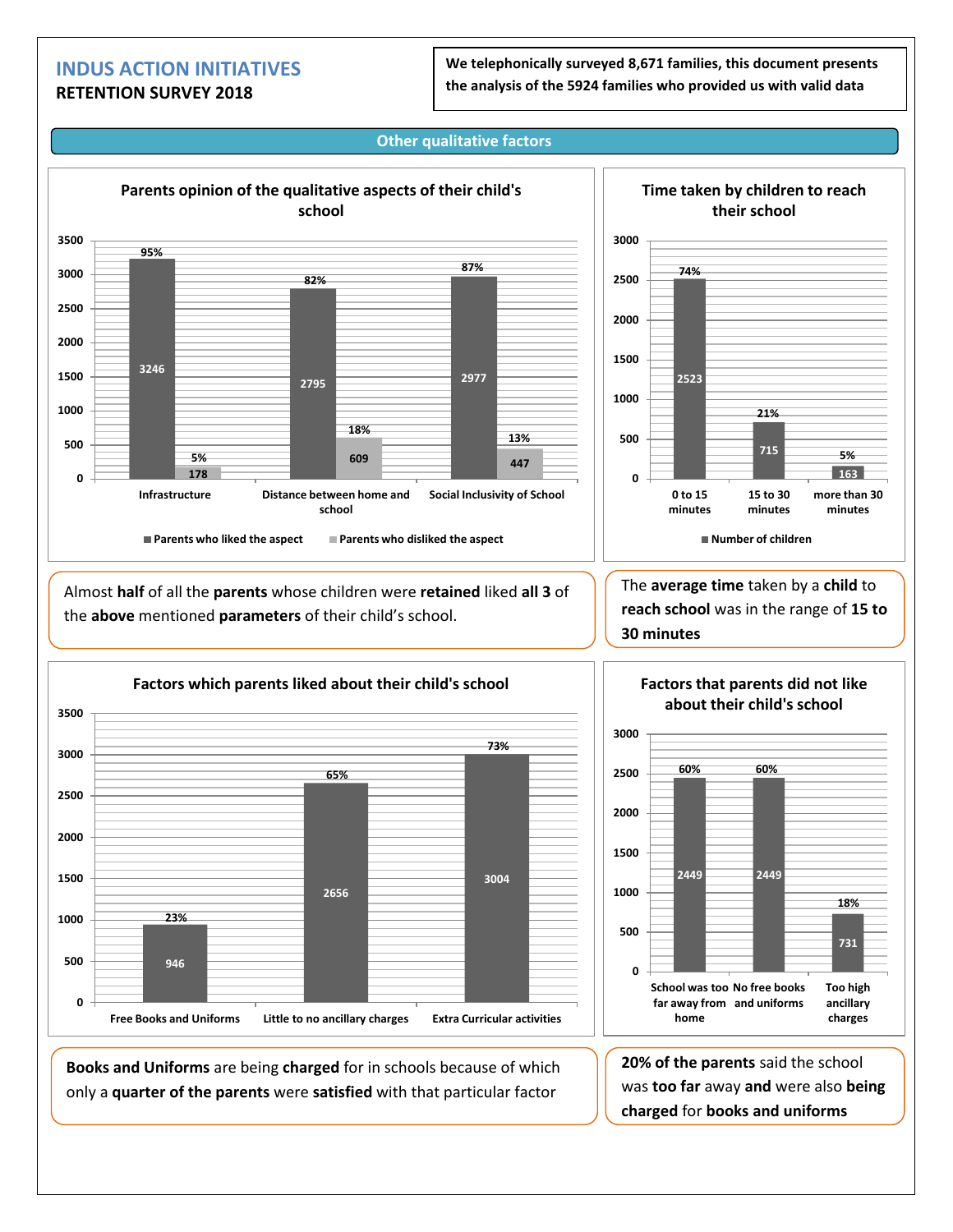**We telephonically surveyed 8,671 families, this document presents the analysis of the 5924 families who provided us with valid data**

#### **Gender and Category Distribution of students continuing school**



## **Conclusion of the Survey**